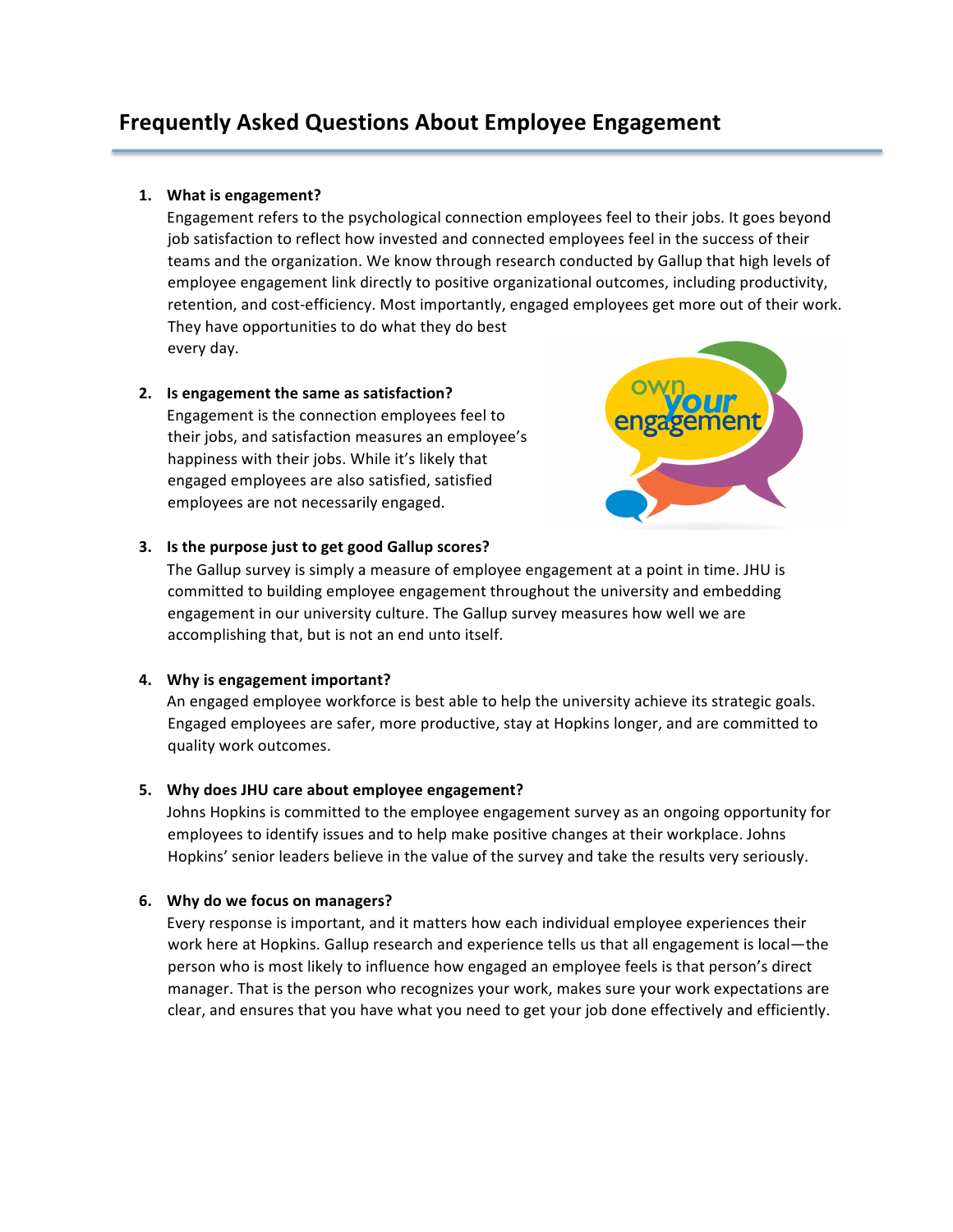#### **The Survey**

#### **7. Why does JHU measure employee engagement with a survey?**

Engagement at JHU is more than just the Gallup survey—it is the way that each employee has clarity in their work assignments; has the materials, resources, and relationships that they need to accomplish their tasks; and feels recognized for what they accomplish. The Gallup Q12 survey is simply a method of periodically measuring how well we all are doing at creating an engaging work climate.

## **8. Why should I participate?**

Sharing your thoughts about your work will help drive real change. It is one of the best ways we have to voice our opinions with the goal of improving our own work lives and Johns Hopkins University overall. The survey also is an investment in us as employees to ensure we have what we need to be successful.

## **9. Is my participation voluntary?**

Yes. Participating in the survey allows you to express your opinions and help make a difference in your workplace, but it is not mandatory. We do hope that you will complete it so that we have the most accurate and complete picture of employee engagement in the university.

## **10. Who is administering the survey?**

Gallup will conduct the survey for Johns Hopkins. Best known for conducting polls, Gallup provides research-based consulting for workplace leadership, marketing, and customer practices. They've been around for more than 70 years and are known as a trusted and independent research organization.

#### **11. Is the survey confidential?**

Yes. Gallup administers the Johns Hopkins University Employee Engagement Survey according to strict confidentiality policies. At no time does Gallup share data with Johns Hopkins or any other client in a way that would directly connect you to your responses.

#### **12. What is the difference between anonymous and confidential?**

Anonymous means that no one knows who is answering. Gallup's goal is not to collect information anonymously. In order to know which people to group together for team reports, Gallup needs to be able to identify which people belong to which teams. However, any information that is provided to Gallup is kept completely confidential, or private. Confidential means that your identity and answers will not be revealed or released. In addition, Gallup follows exceptionally strict procedures so that aggregated data that is reported cannot be attributed to specific employees.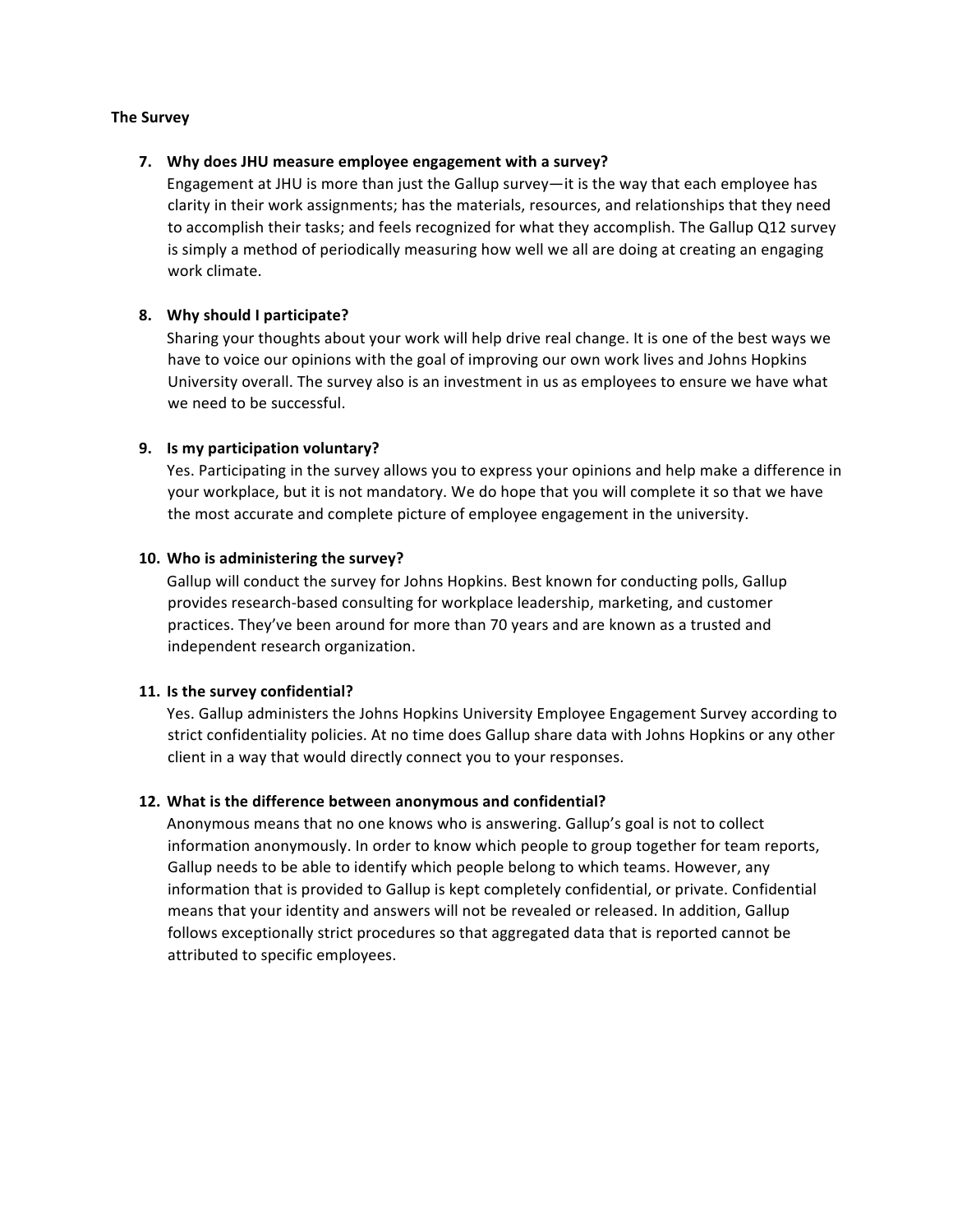#### **13. Who will have access to my responses?**

All personal responses to this survey will be kept completely confidential. Gallup will collect, report, and analyze the data. At no point will anyone at Johns Hopkins or an affiliate, including senior leaders and managers, be privy to the origins of specific feedback. All results will be reported at the team level. Managers will receive a scorecard in which all individual responses will be aggregated into group averages and percentages, as long as there are five or more responses to a given item. If there are fewer than five respondents that team's survey results will be included in a larger unit or department report.

#### **14. Why does the survey questions about LGBTQ or disability status?**

It's important for JHU to know if we are supporting engagement equally among all groups. In the last survey, we analyzed responses by these demographic groups and found small differences. We have expanded the options for responses this year to attempt to make the question more inclusive. We will analyze responses again this year. Results are reported only in aggregate for groups of 30 or more.

## **15. What if my team consists of fewer than five people?**

Gallup's experience has shown that when there are five respondents in a group, it is very difficult to figure out one person's answers. That's why they only report the results at the workgroup level if there are at least five people in the group. If there are not five, your responses are reported at the next higher level of manager. So even if your manager doesn't receive a report, your responses are still included.

#### **16. When and how do I take the survey?**

On March 5, you will receive an invitation from Gallup with a website address to participate in the survey. You will use your JHED ID to sign in. This allows Gallup to identify you, but Gallup will not give out any data individually affiliated with that code. The survey is accessible online 24 hours a day, seven days a week, from work or home and you have until March 25 to complete it.

Employees with limited access to a computer will be given the option to complete the survey at a central location, and will receive instructions from their managers. Those employees can complete and submit the survey with the same confidentiality.

#### **17. How long will it take to complete the survey?**

It will only take about 15 minutes to complete the survey.

#### **18. Will I be given time to complete the survey during work hours?**

Yes. Completing the survey is very important and each employee will have time to complete it.

#### **19. Is there someone who can help me with the survey?**

Yes. Arrangements can be made to help you with the survey. Please talk to your manager or contact your HR representative.